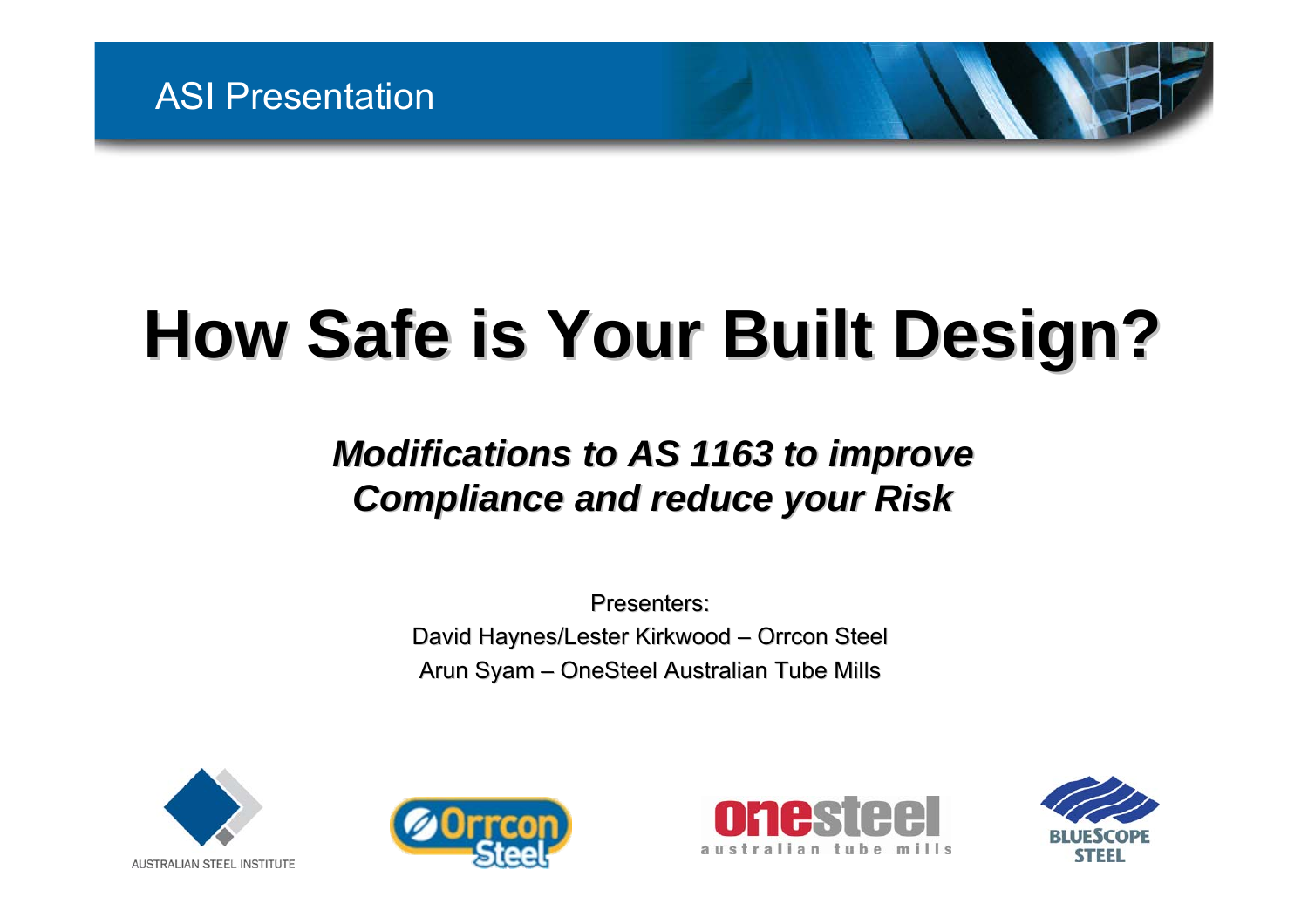#### **Presentation Summary Presentation Summary**

- What is AS 1163?
- •Key messages
- Recent history of AS 1163
- AS/NZS 1163:2009
	- Scope
	- Overview of changes
	- Technical changes
- Reasons for caution with non-compliant product
- Tube marking individual length identification
- What do the changes mean
- Future initiatives in this area
- Sources of further information
- •**Conclusion**







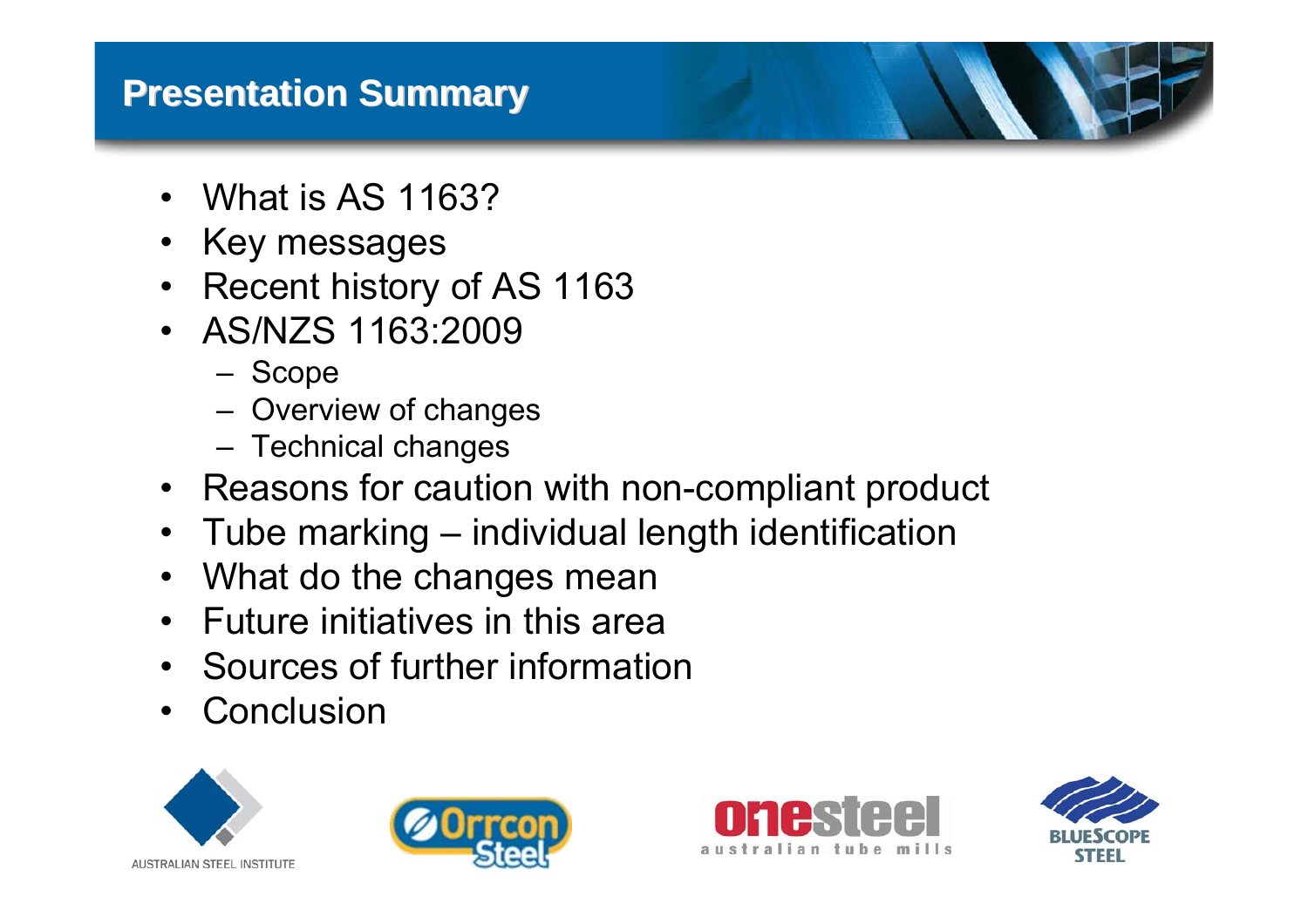- An Australian (and now NZ) Standard entitled: *Cold-formed Structural Steel Hollow Sections (SSHS)*
- The Standard specifies:

*the requirements for cold-formed, electric resistance-welded, carbon steel hollow sections used for structural purposes. It considers three strength grades, with or without impact properties, that are suitable for welding*

- The Standard fundamentally covers structural:
	- o *Circular Hollow Sections (CHS)*
	- o *Rectangular Hollow Sections (RHS)*
	- o *Square Hollow Sections (SHS)*
- What it does not cover:
	- o *linepipe, pressure/fluid reticulation pipe, tube for mechanical purposes, precision tube, general purpose tube*



AUSTRALIAN STEEL INSTITUTE





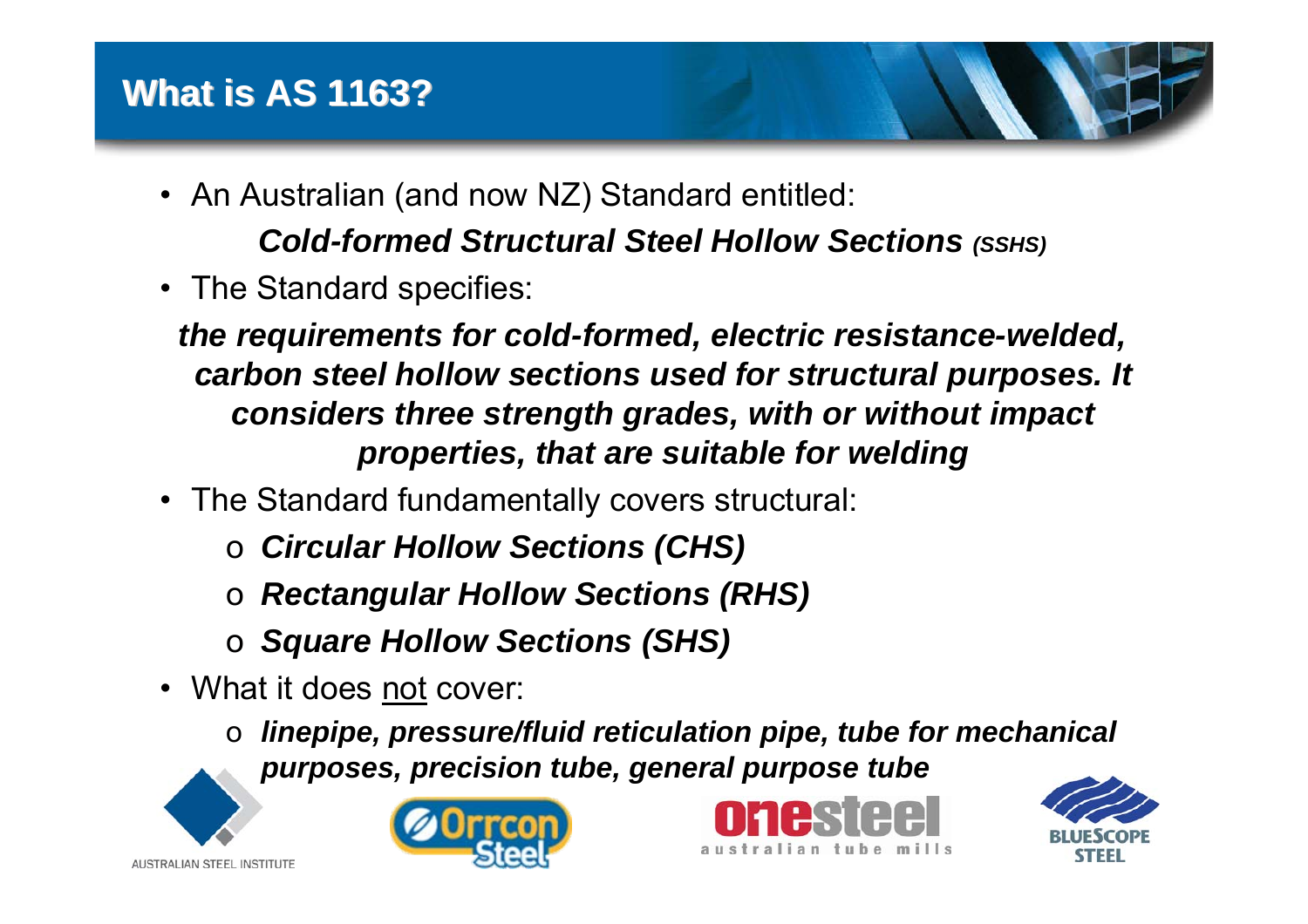#### **What is AS 1163? What is AS 1163?**

- It is specifically referenced by the following Australian Standards and regulations:
	- $\checkmark$  AS 4100 Steel structures
	- $\checkmark$  AS/NZS 1554 Welding of steel structures
	- $\checkmark$  Building Code of Australia (BCA)
	- $\checkmark$  Specific contract documents and specifications in resources, defence, transport, defence and other government projects
- It is also referred to in other Standards such as:
	- $\checkmark$  AS 1396 Steel Water Bore Casing
	- $\checkmark$  AS 2159 Piling Design and Installation
	- $\checkmark$  AS 3845 Road safety barrier systems
	- $\checkmark$  AS 4677 Steel utility services poles
	- $\checkmark$  AS 4687 Temporary fencing and hoardings







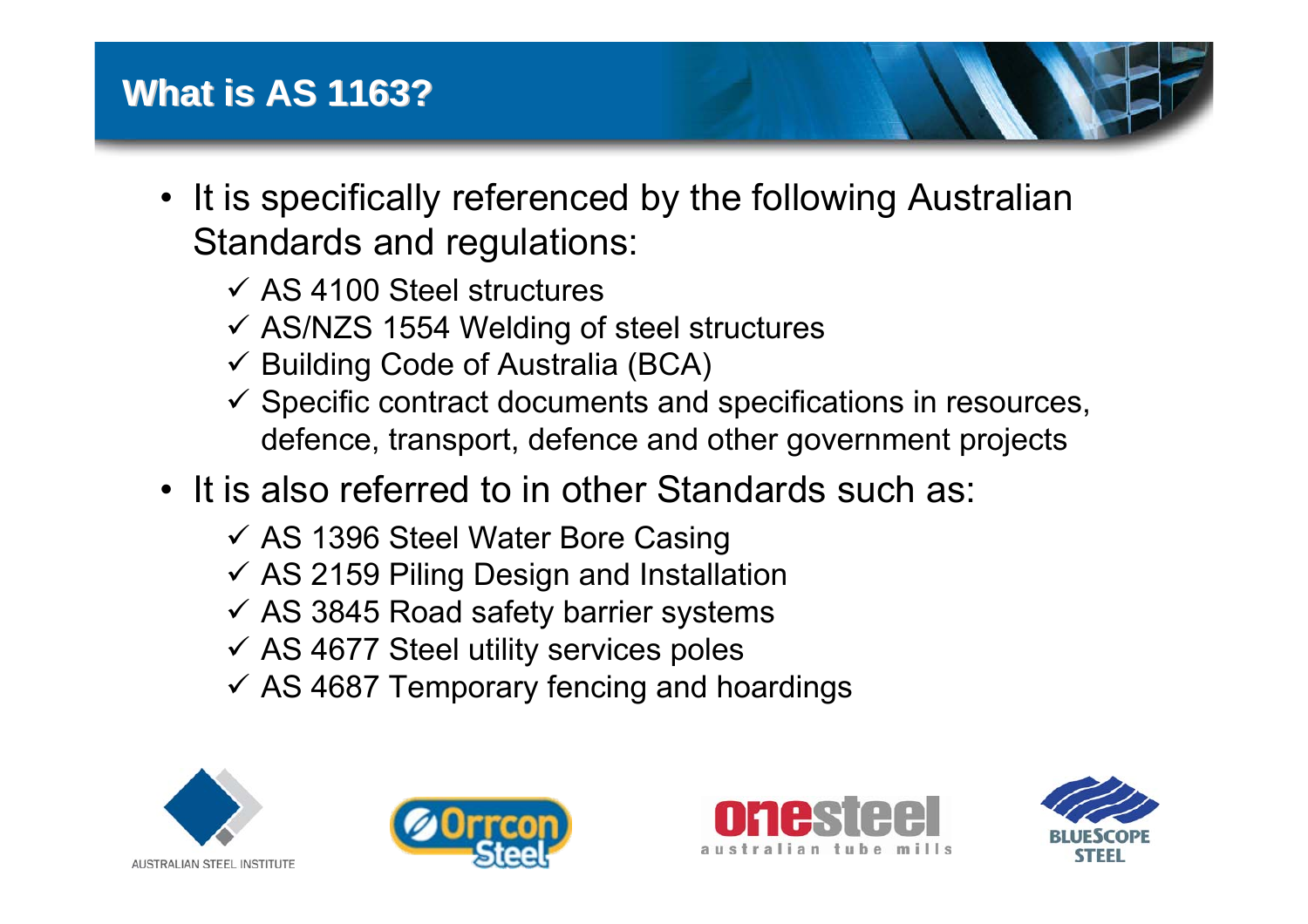The basis of the revision to AS/NZS 1163:2009:

- • Address recent industry concerns on improved product quality, identification, certification and traceability for SSHS
- • To avoid product "non-compliance" issues that are currently being seen in some other areas
- • To engender further confidence in supplied tubular product quality for its end-use application
- • To reduce the situation of "who is going to be responsible" when failure occurs
- $\bullet$  To incorporate significantly improved documentation and demonstration requirements to support claims of product compliance
- $\bullet$  From requests (if not demands) by your clients (e.g. end-users, asset owners, engineering houses, etc) to embrace the above







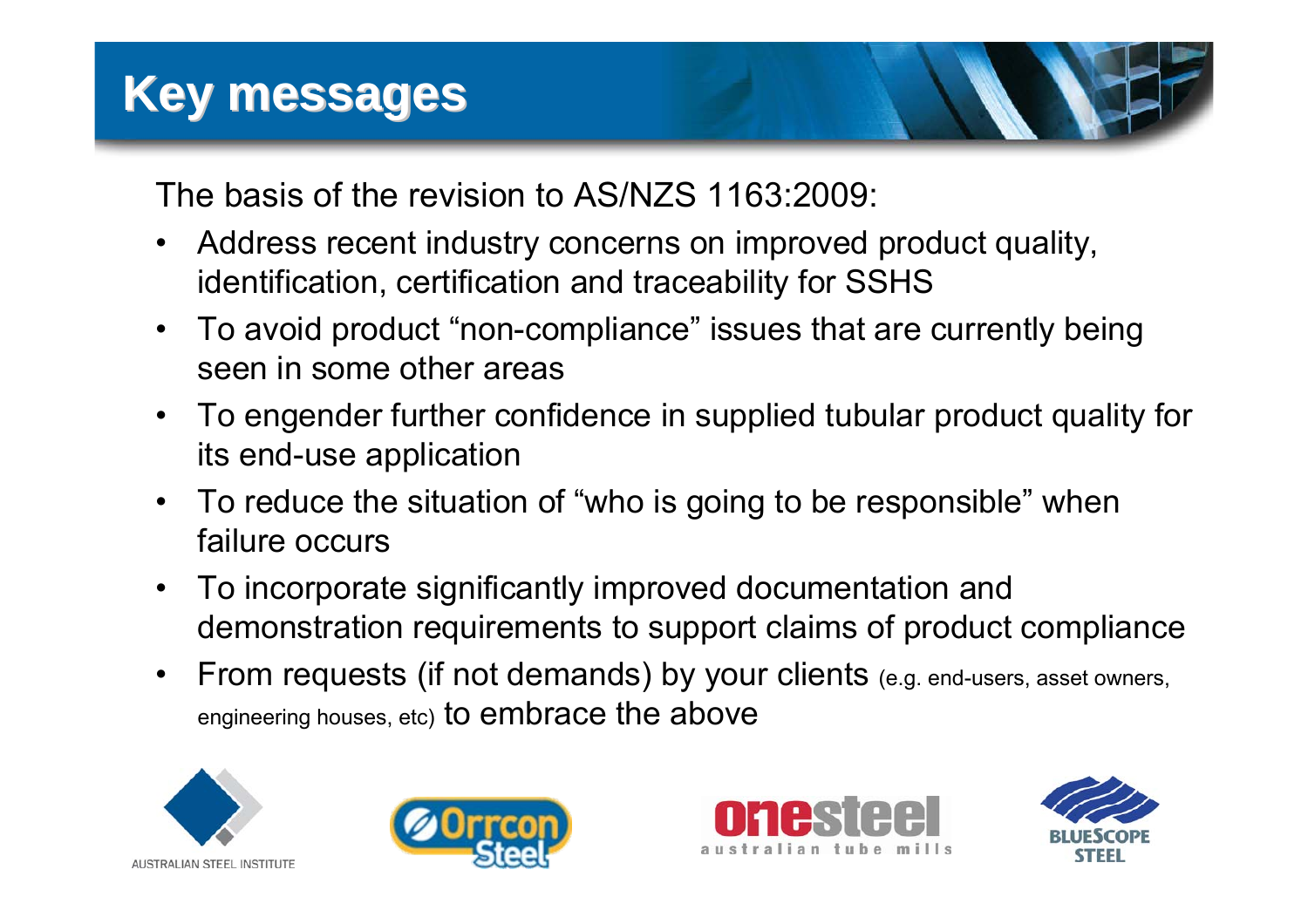### **Recent history of AS 1163 Recent history of AS 1163**

- AS 1163 was published in these years:
	- 1973
	- 1981
	- 1991
	- 2009
- The new edition of AS/NZS 1163 was published on:

9 Dec 2009

- Apart from technical and conformance updates, the Standard has also been adopted by Standards New Zealand and is now a joint Australian and New Zealand Standard
- Timings of AS 1163 and AS/NZS 1163:2009







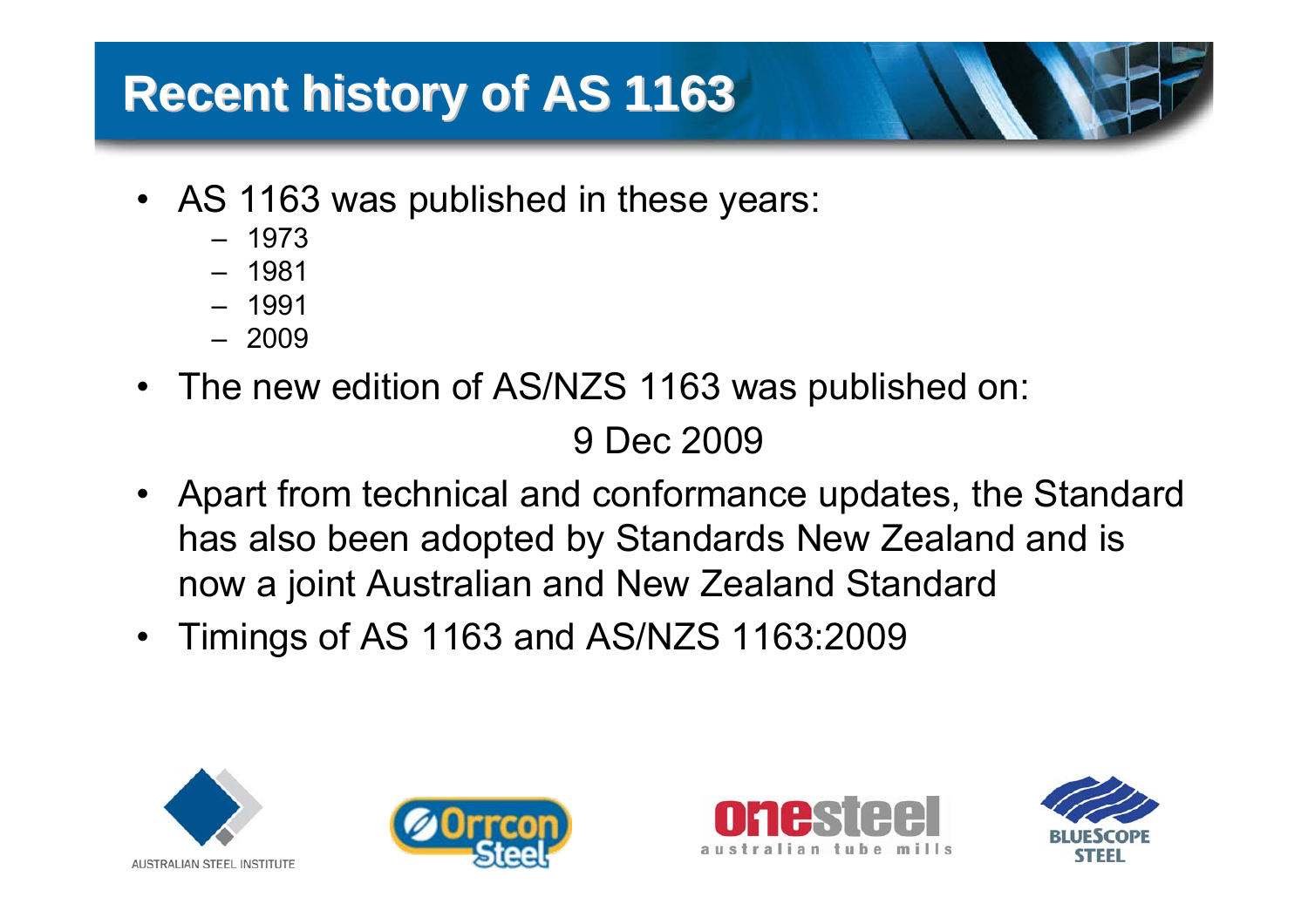#### **Overview of changes to AS/NZS 1163:2009 Overview of changes to AS/NZS 1163:2009**

- •• General – compliance issues
	- • In Australia, mandatory individual length marking will be required on all tubular products compliant with the Standard
	- $\bullet$  Mandatory minimum information required on test certificates – e.g. <u>must</u> be in English, <u>all</u> chemical elements listed, etc
	- • Mandatory requirement for test results which appear on certificates/reports to be performed by third-party (ILAC – ie NATA) accredited laboratories
	- • Mandatory 'Product Conformity' provisions to demonstrate compliance with the Standard
- $\bullet$  General – format & informative
	- $\bullet$  Further assistance in the 'informative' appendix on 'Purchasing Guidelines'
	- • Where possible, the alignment of contents with the other structural steel material Standards







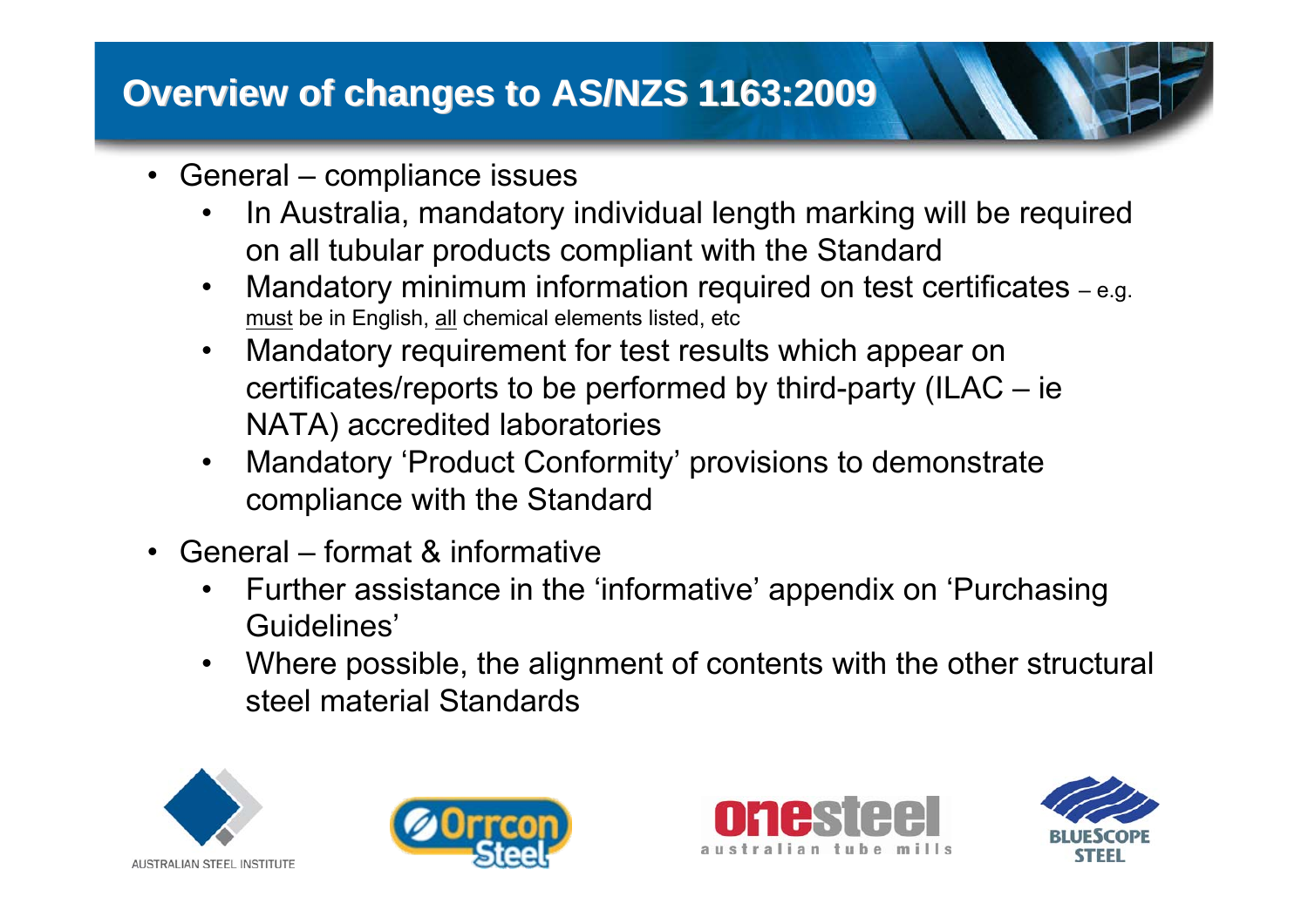#### **Overview of changes to AS/NZS 1163:2009 Overview of changes to AS/NZS 1163:2009**

- Steelmaking and steel feed
	- • Minor tightening up of steelmaking and coil manufacturing requirements for quality steels to be used from hot strip mills
- Chemistry
	- • Minor adjustment in some chemistry limits to reflect current quality steelmaking practices
	- $\bullet$  Minor guidance note on steels for after-fabrication hot-dip galvanizing
- • Mechanical properties
	- • Revised method for impact test requirements for hollow sections with nominal thickness less than 6 mm
	- •Some minor change in elongation results from tensile tests
- •**Tolerances** 
	- • Closer alignment of dimensional tolerances & symbols to Euronorms and ISO Standards – i.e. some new tolerances introduced







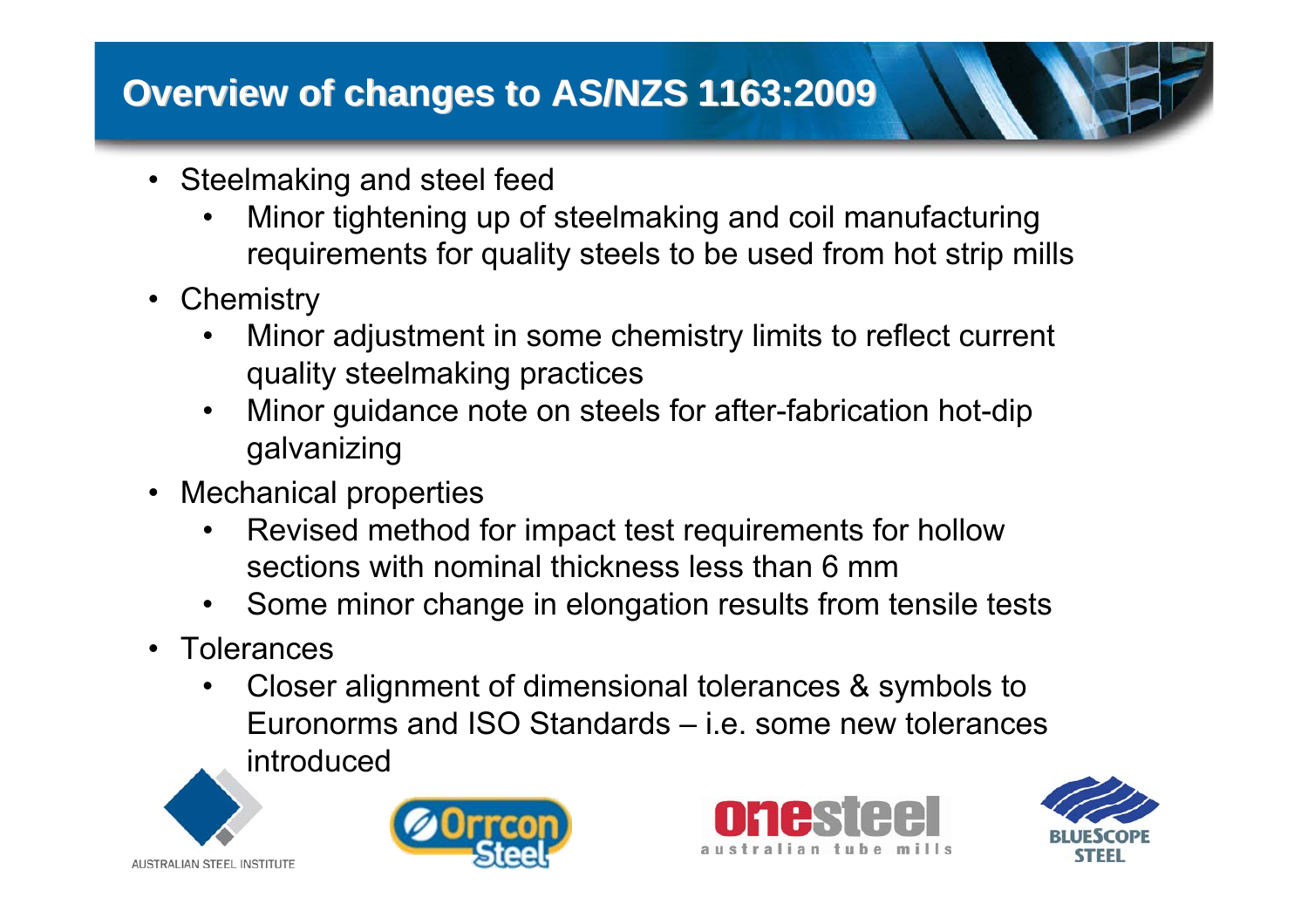- •Scope – Better defined
- •Table of notations – Addition
- •Steel making process – Improved and prescriptive
- •Chemical composition – Minor changes to reflect modern practice
- •Suitability for zinc coating – Informative text provided
- •Manufacturing tolerances – Single table improved readability
- •Description of measuring methods – Improved figures
- •Introduction of minimum information on test certificate
- • Test reports, certificates and QAS accredited by signatories to ILAC-MRA *(International Laboratory Accreditation Corporation Mutual Recognition Agreement)*







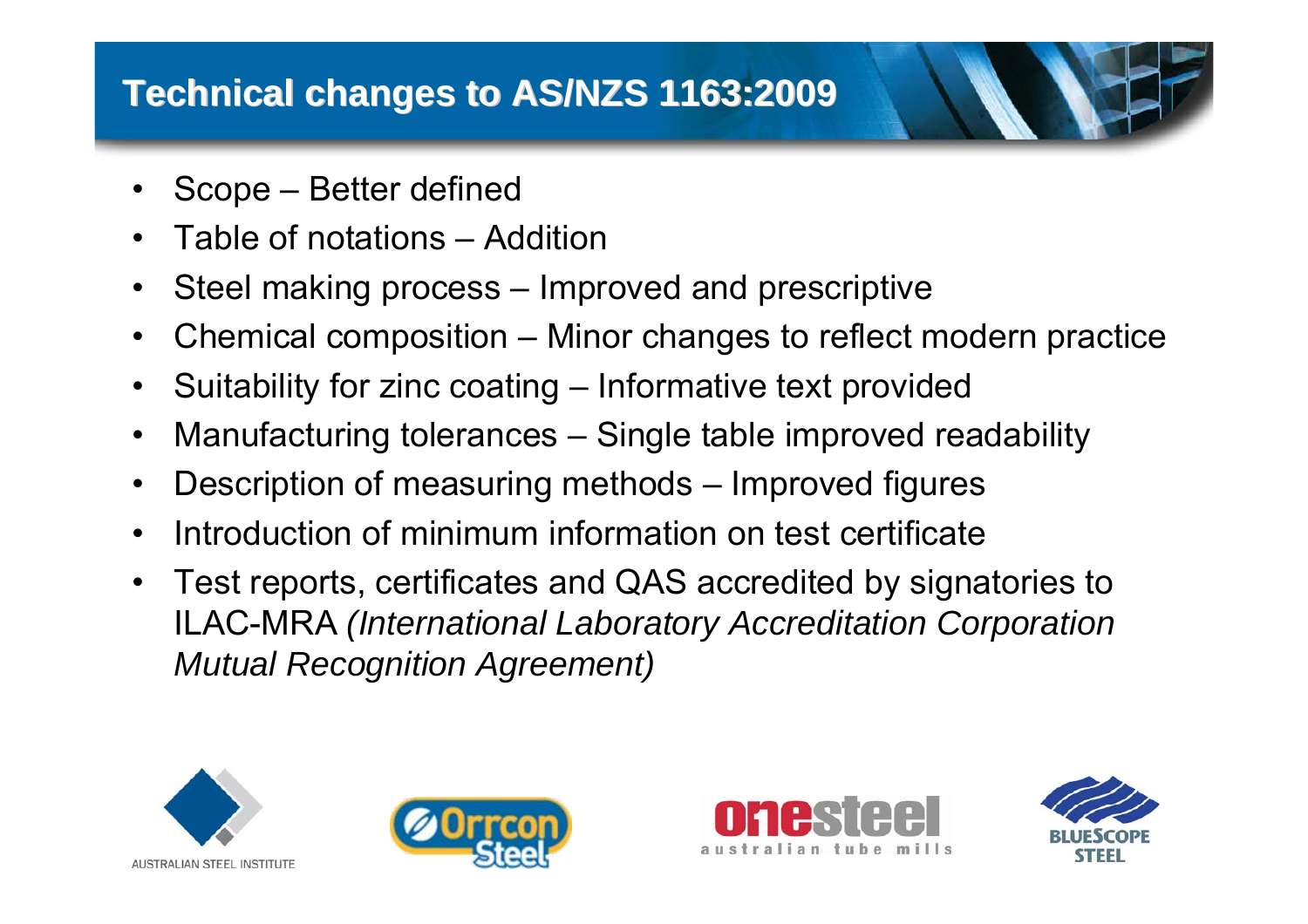### **Technical changes to AS/NZS 1163:2009 Technical changes to AS/NZS 1163:2009**

- • Individual length marking – products not marked considered noncompliant
- $\bullet$ • Impact testing required only on  $t \geq 6$ mm
- For t < 6mm;
	- –– Same steel supplier as ≥ 6mm
	- –Ferrite grain size ≥ 6 (AS 1733)
	- Total aluminium > 0.02%
	- – Note steel must be: fully killed continuously cast, fine grain hot rolled coil.
- -4% mass tolerance on individual lengths
- • Weld seam within *3t* of corner radius excluded from scope of standard
- Weld seam wall thickness not less than 90% of nominal wall thickness







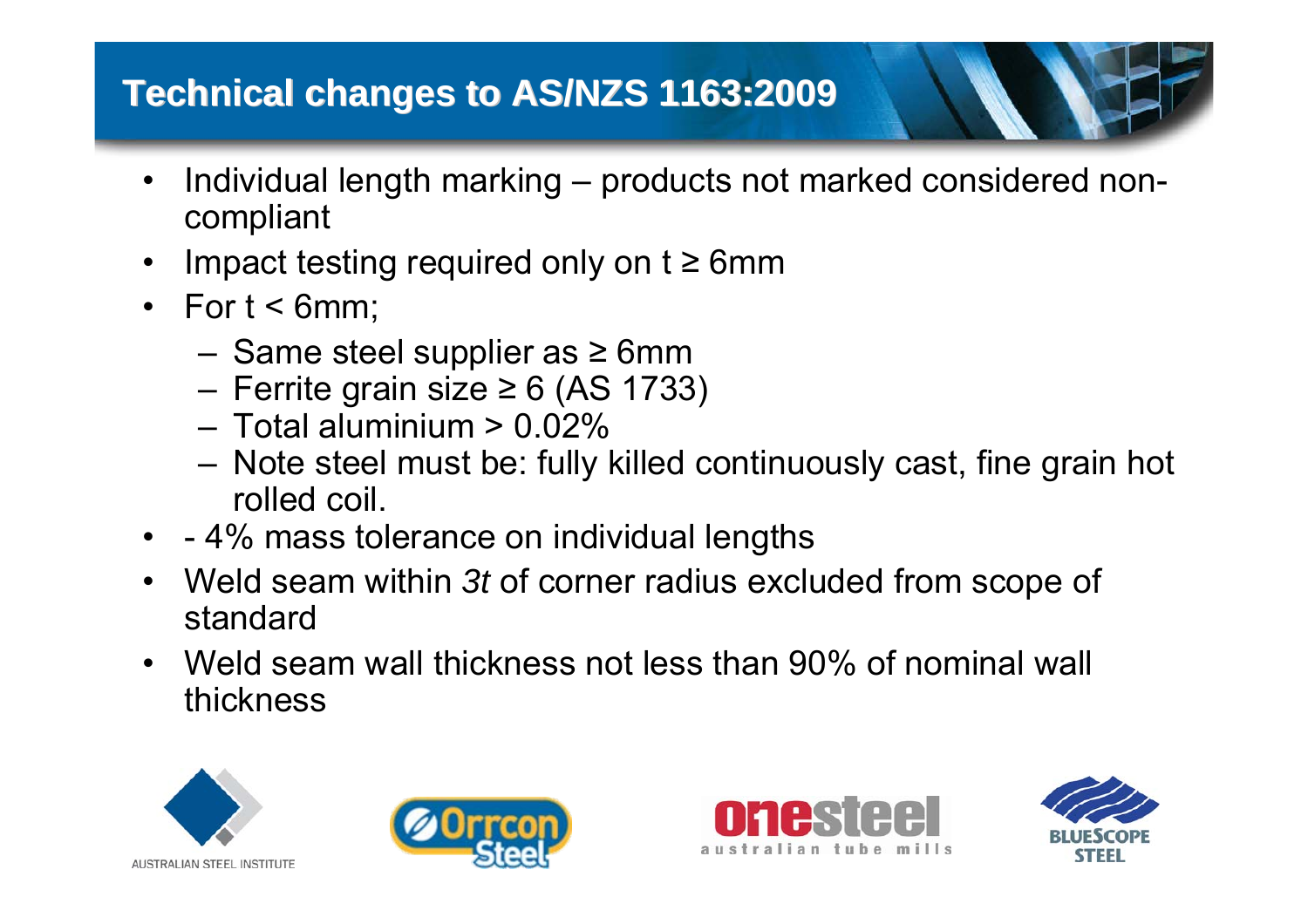#### **Technical changes to AS/NZS 1163:2009 Technical changes to AS/NZS 1163:2009**

- •Manipulation & bending requirements for galvanized CHS
- • Appendix B: Product Conformity *(Normative)*
	- – Minimum batch sampling and testing, statistical sampling, maintain records of product conformity
	- Once per 50t batch *(Per mill, heat, grade, size, thickness)*
	- – Type testing – Impact testing or microstructural examination *(Per steel supplier, mill, heat, grade, size, thickness)*
	- –NOT ALLOWED: Product certification or quality system assurance
- • Non-destructive testing of the weld carried out at manufacturers discretion, i.e. eddy current, ultrasonic, magnetic flux







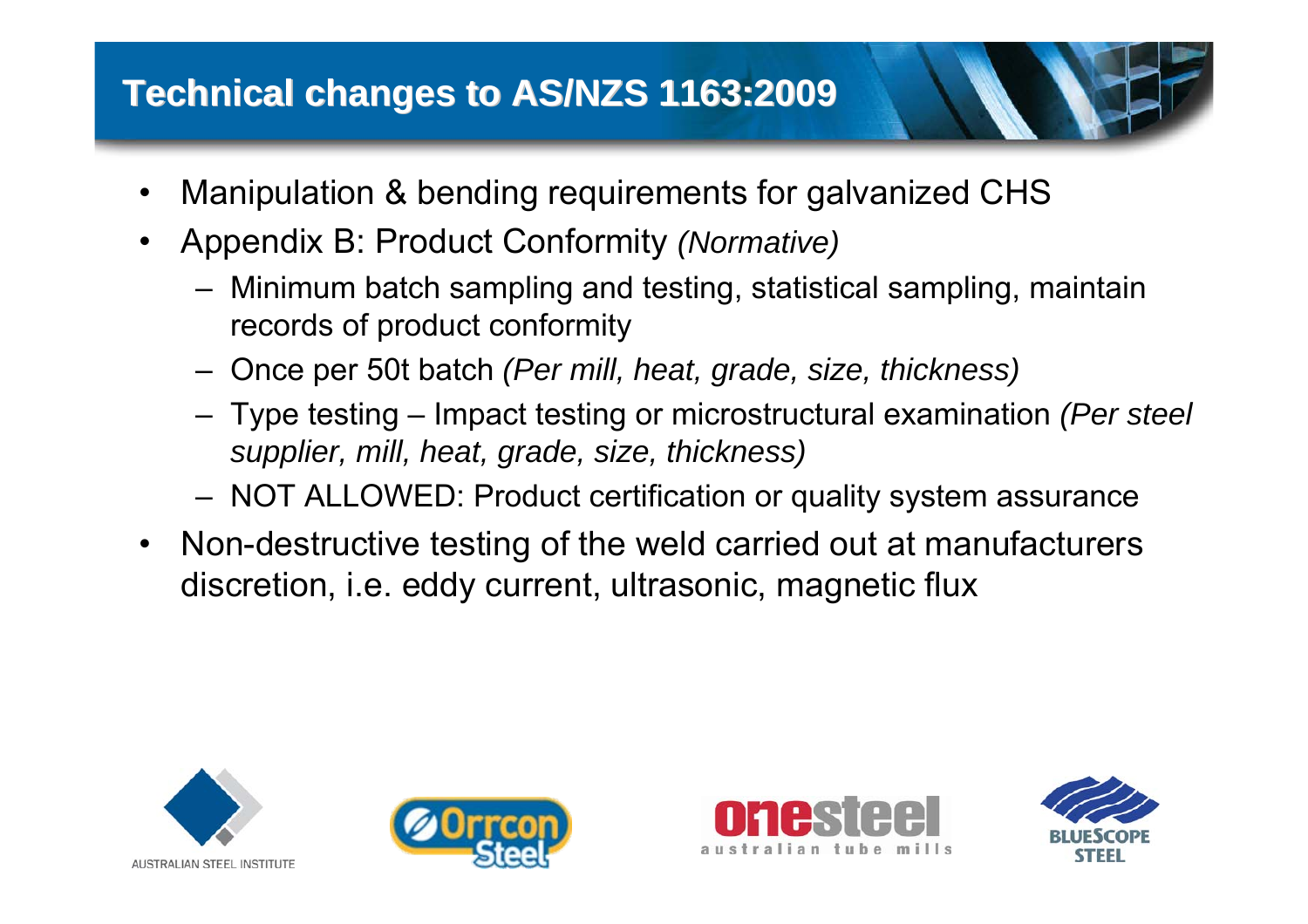- Steel is "Unidentified" as per AS 4100 and limited to design yield stress of 170 MPa, and tensile strength of 300 MPa.
- • Mill certification and test reports require translation and additional scrutiny
- • Limited statistical evidence available to demonstrate steel compliance to AS/NZS 1163:2009
- •Limited technical assistance available
- • Steel making, refining, casting and rolling process are typically not specified
	- *NOTE: BOF, fully-killed, continuously cast hot-rolled steels ensures low contamination and homogenous structure*







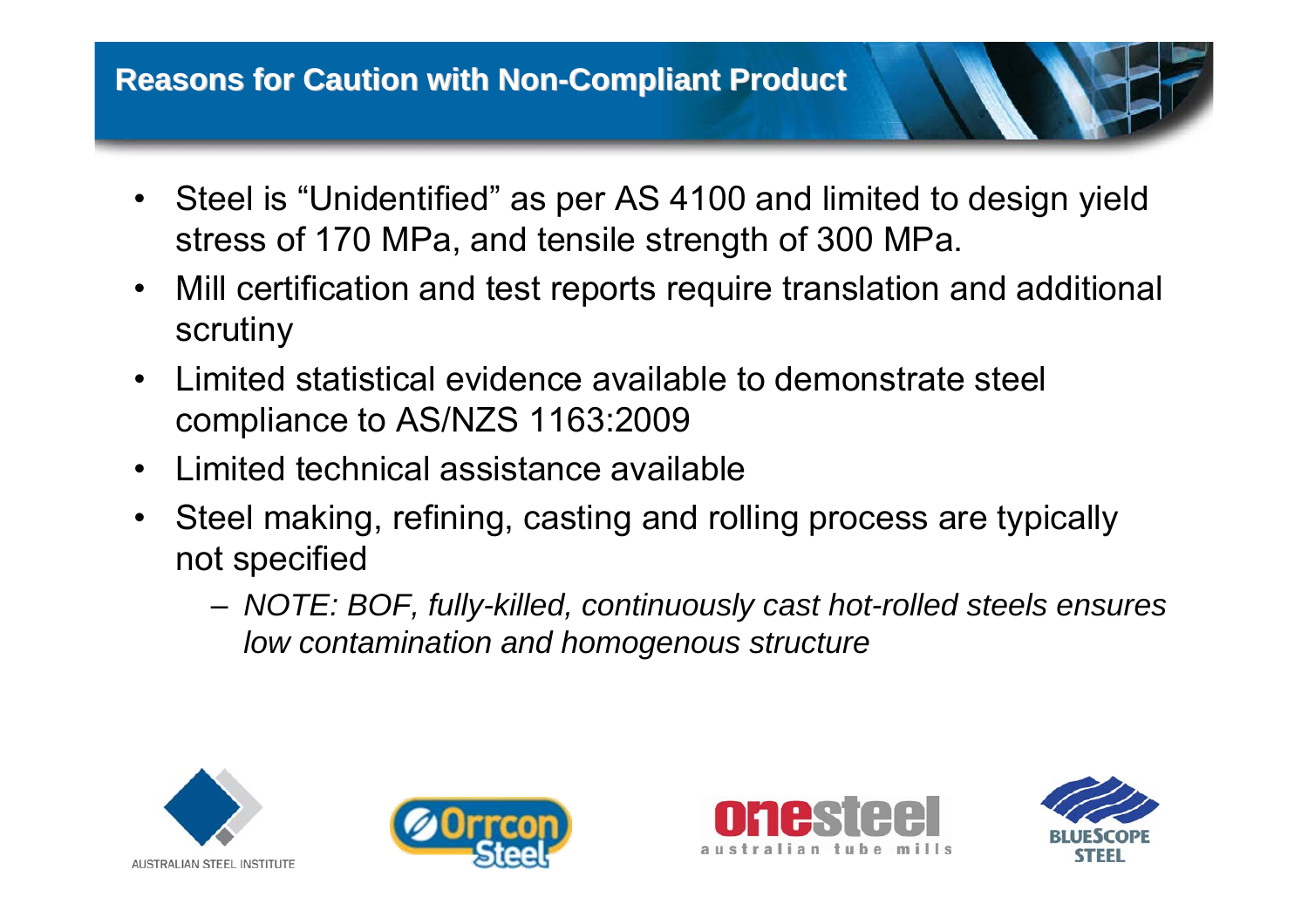#### **Reasons for Caution with Non Reasons for Caution with Non -Compliant Product Compliant Product**



m  $111S$ a u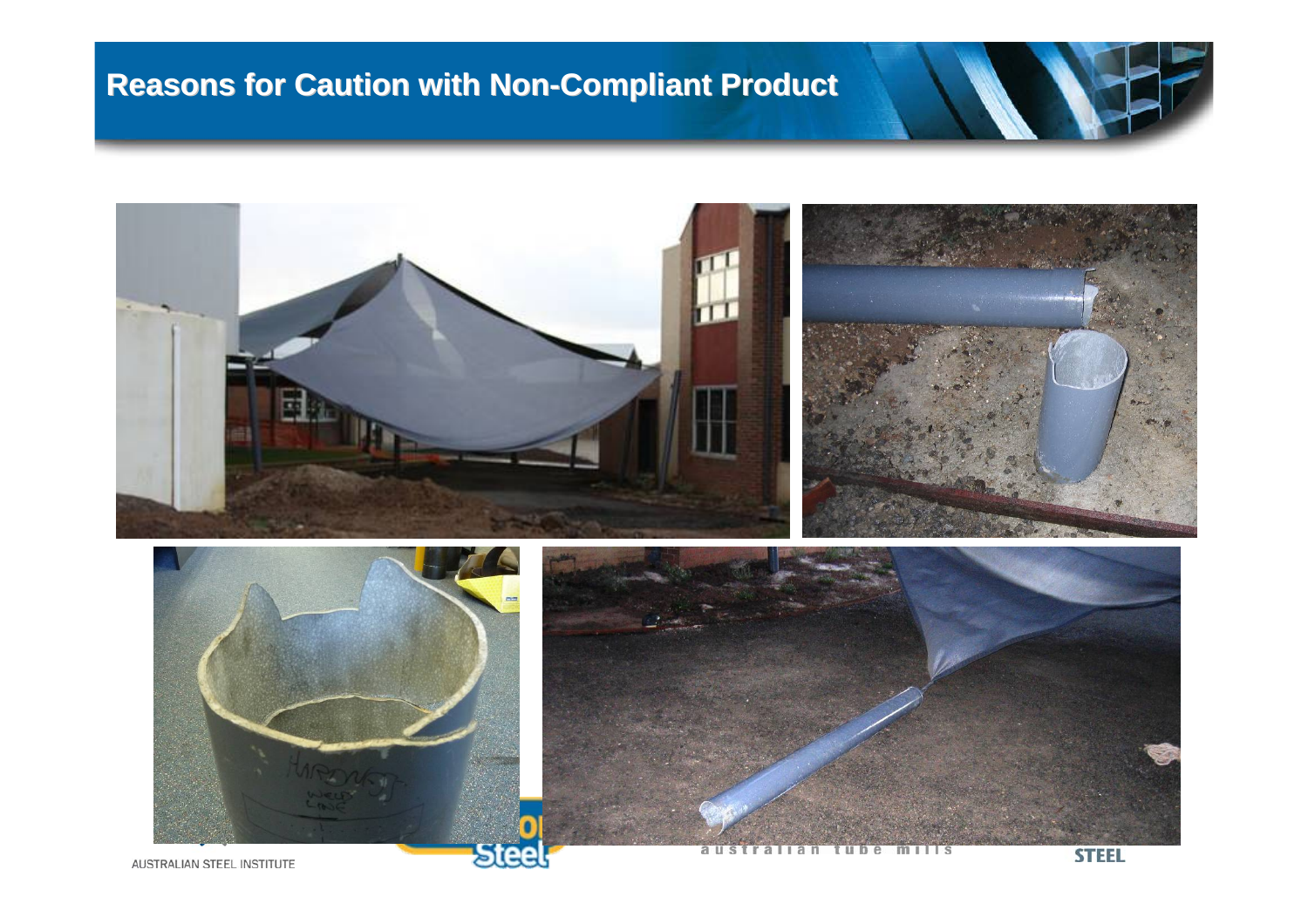#### **Product Labelling - details**

- • AS/NZS1163:2009 requires clear and legible tube mark:
	- The manufacturer's name or mark, or both
	- The manufacturer's site or mill identification, or both
	- Traceable text identification
	- $-$  Label applied at least once per length
	- NOTE: *Products not marked considered non-compliant*
- • Additional benefits of tube marking are:
	- Clear distinction of compliant product in the market place
	- $-$  Improved product traceability to assist distributors, stockists and fabricators with compliance requirements, i.e. obtaining test certificates
	- A direct link to associated documentation, i.e. test certification and reports







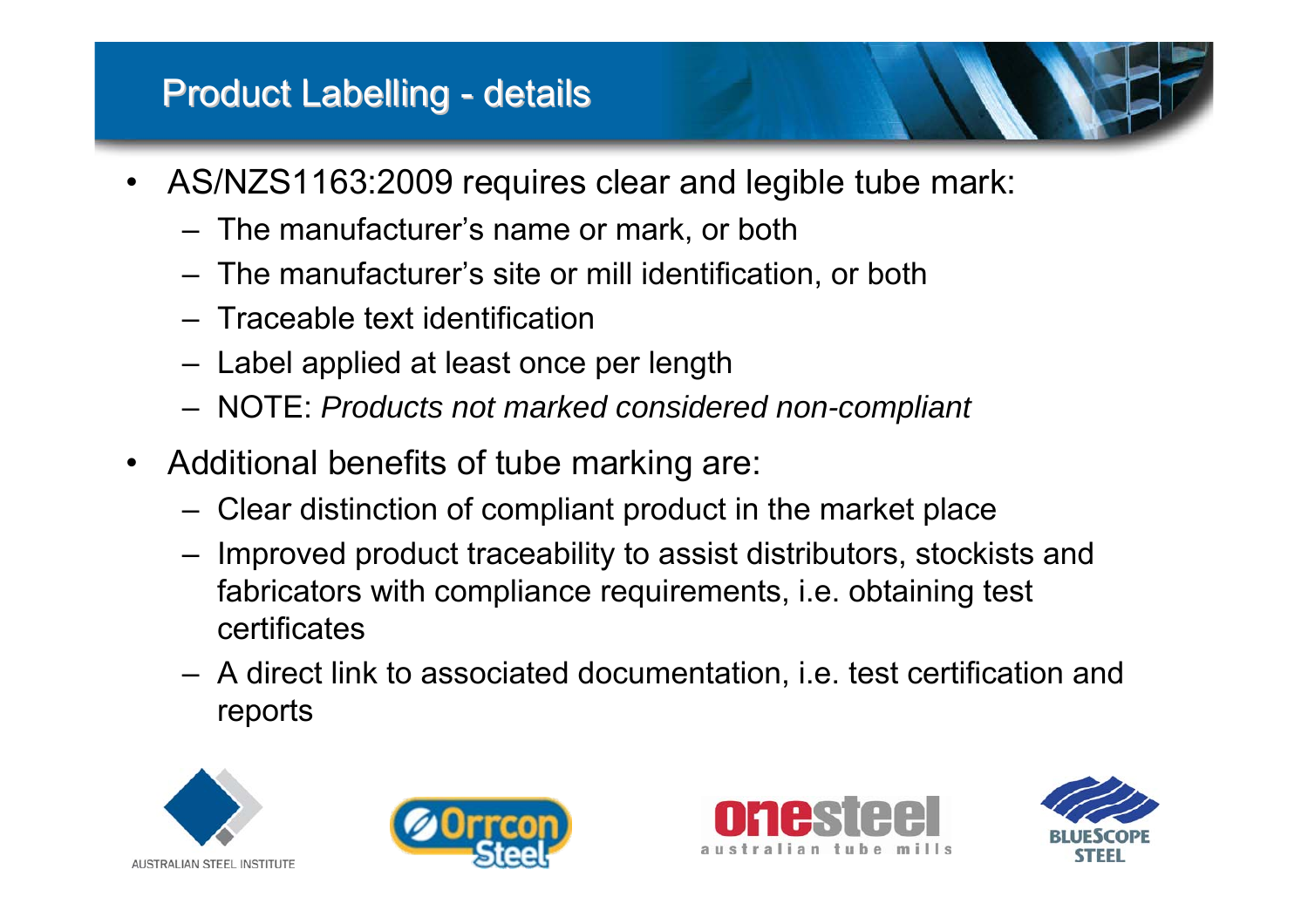#### **Product Labelling - details**

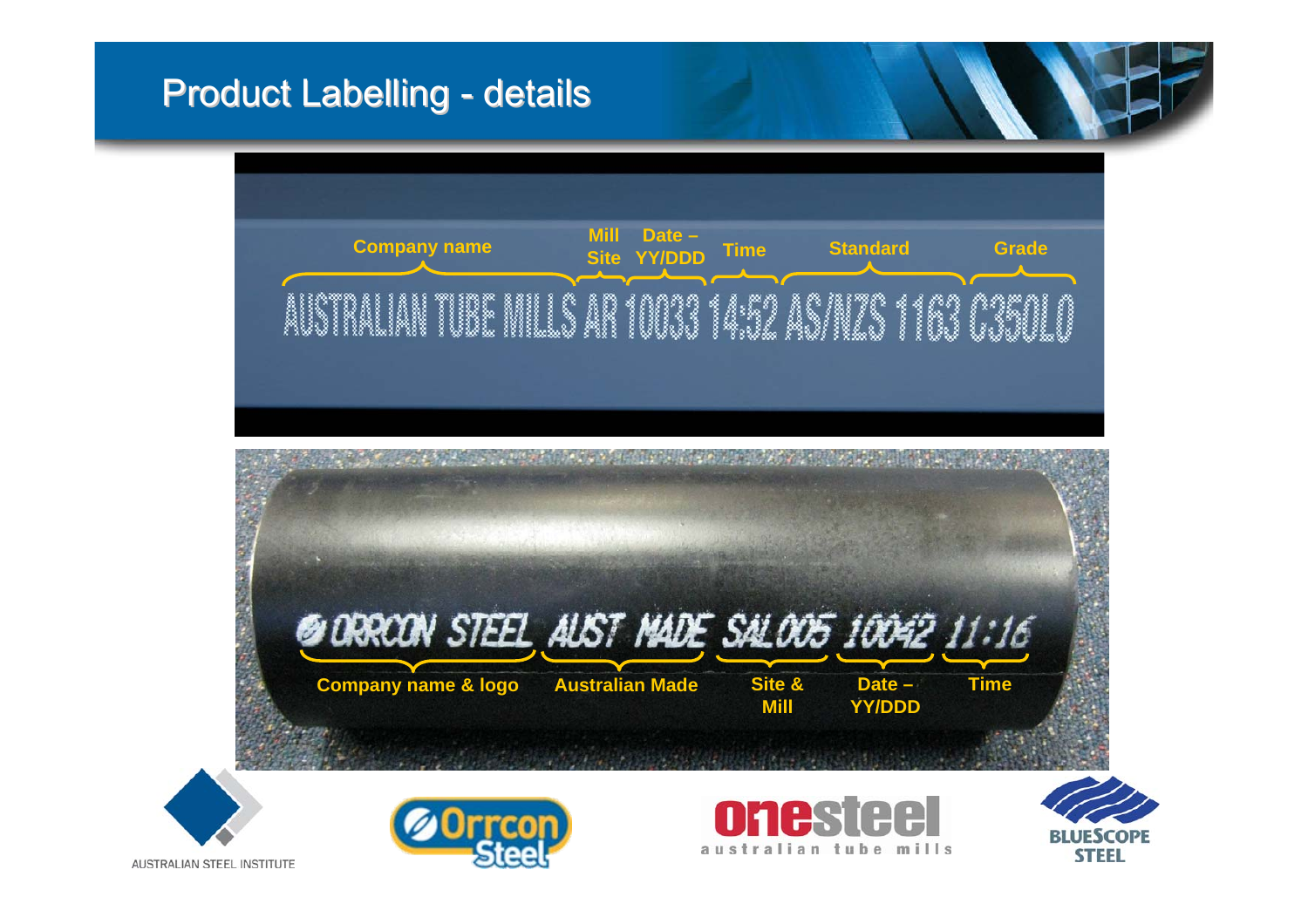#### **What do the changes mean? What do the changes mean?**

- •Improved traceability of product from mill through to fabrication
- •Reduced risk of misrepresentation of tubular products
- •Improved clarity & quality of test certificate & test reports
- Asset owners, end-users and specifiers:
	- –Confidence in the tubular products they specify and purchase
	- – Clear understanding of how tube manufacturers and products conform with the Standard's requirements, e.g. statistical sampling
- The Standard is brought up-to-date in some technical areas and better aligns with International Standards Organization (ISO) requirements
- *All the above is substantially end-market driven (plus WTO, etc) with the intent of reducing risk for the end-user!*







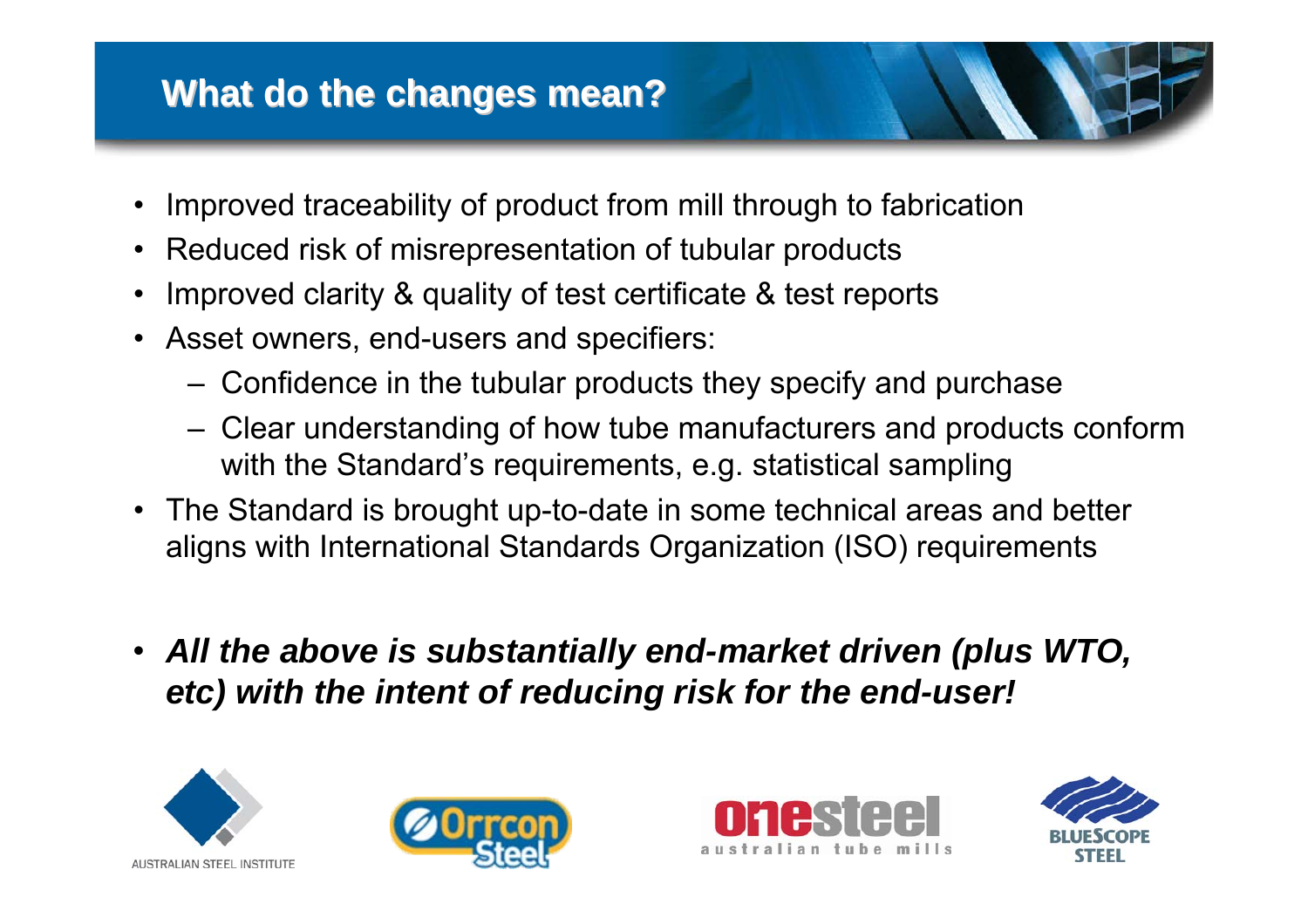#### Future initiatives in this area

- • The following material Standards are being revised to the format plus general requirements of AS/NZS 1163-2009 and will soon be released in the following sequence
	- AS/NZS 3679.1 *Structural steel—Hot-rolled bars and sections*
	- AS/NZS 3679.2 *Structural steel—Welded I sections*
	- AS/NZS 3678 *Structural steel—Hot-rolled plates, floorplates and slabs*
- •Third-party certification
- •Future ASI technical note







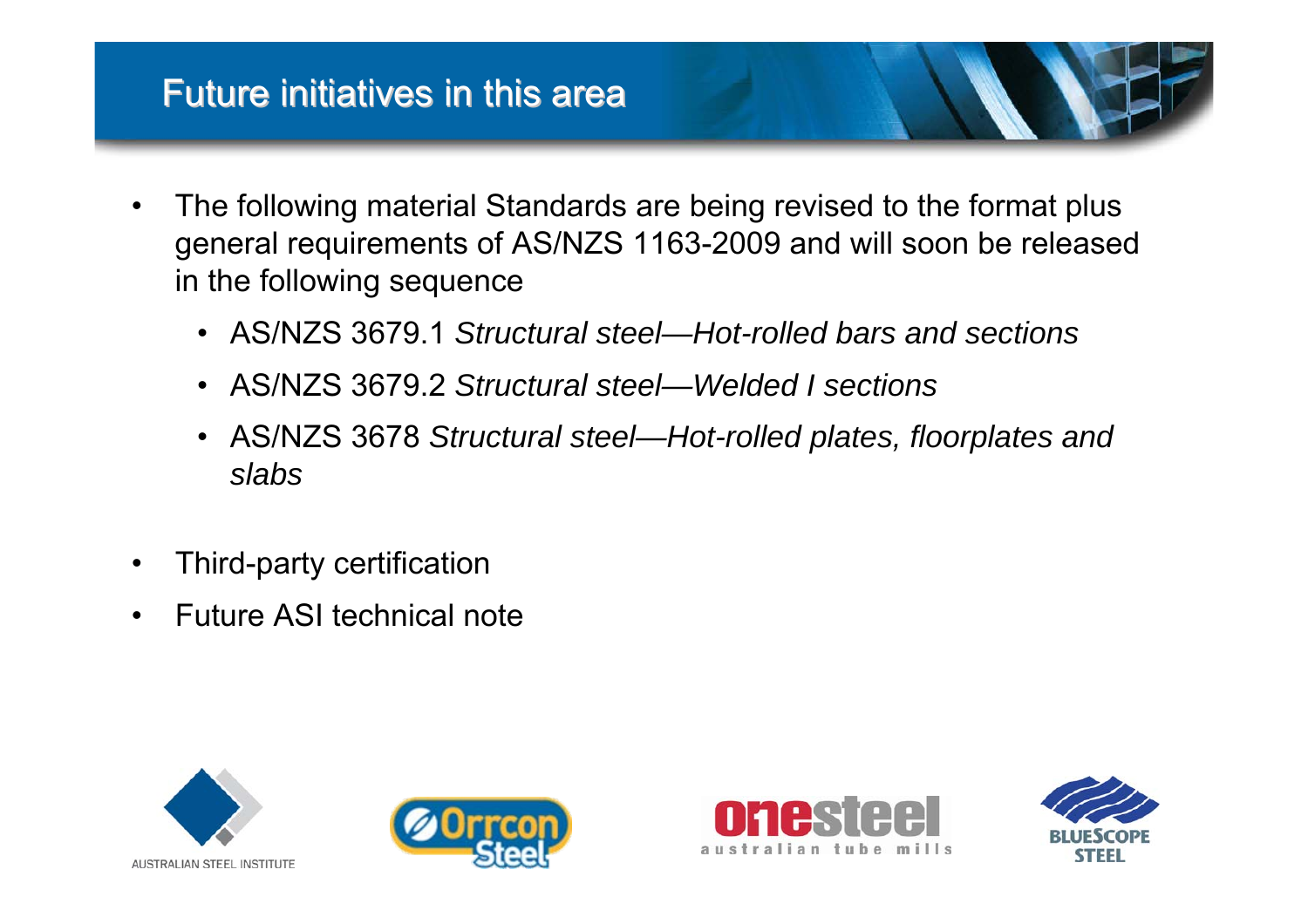#### **Sources of further information Sources of further information**

#### **SAI Global**

*http://infostore.saiglobal.com/store/* for purchasing copies of AS/NZS 1163:2009

#### *Australian Steel Institute*

*David Ryan National Marketing Manager davidr@steel.org.au www.steel.org.au*

#### *OneSteel Australian Tube Mills*

*Arun Syam Tubular Development Manager aruns@austubemills.comwww.austubemills.com*

#### *Orrcon Steel*

*David Haynes Technical Manager – Product Perfomance d.haynes@orrcon.com.au www.orrcon.com.au*







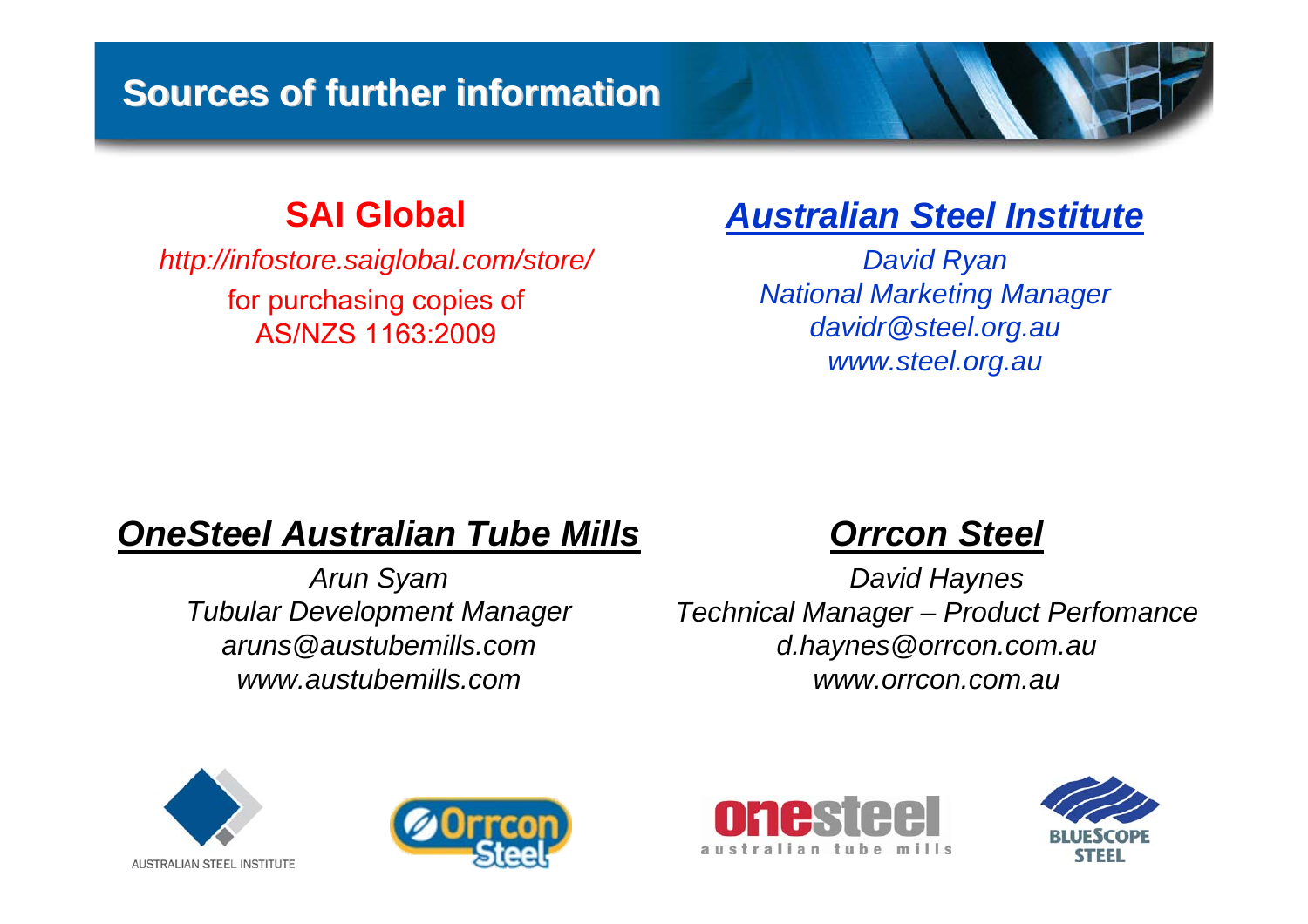#### **Conclusion Conclusion –AS/NZS 1163:2009 AS/NZS 1163:2009**

- • It is rare that any Standard can be read in isolation of the intended end-use application
- • The release of AS/NZS 1163:2009 is reflective of world's best practice and engenders further confidence in quality tubular products being supplied for specific and critical end-use applications
- • The requirements for AS/NZS 1163 tube mark provides improved traceability and identification
- • *OneSteel Australian Tube Mills* and *Orrcon Steel* manufacture and supply structural products compliant with AS/NZS 1163:2009
- • To ensure compliance, reduce risk and instil confidence in your built design – specify the new Standard AS/NZS 1163:2009 and ensure that your project's supply chain understand their responsibilities in complying with your Standard's requirements
- • i.e. specify AS/NZS 1163:2009 for structural steel hollow sections – to make sure what you specify is what you get!